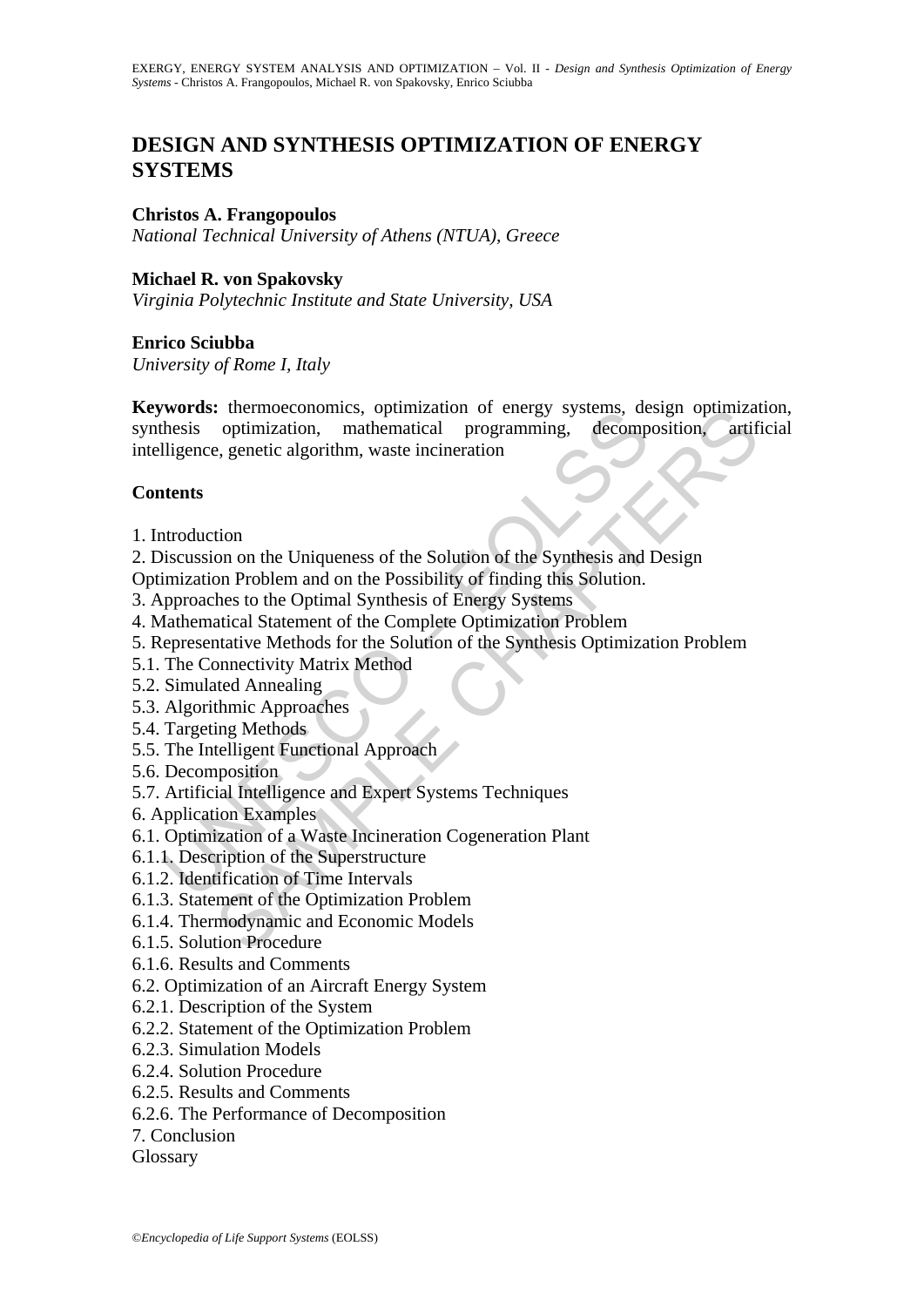# Bibliography Biographical Sketches

# **Summary**

The optimization of energy systems is of crucial importance for a rational use of natural and economic resources and for minimizing their adverse effects on the environment. Optimizing such systems may be considered at three levels: synthesis (configuration), design (component characteristics), and operation. The first two of these levels are examined in this article. After a discussion on the uniqueness of the solution and the possibility of finding this solution, the principal approaches and methods for solving the optimization problem are described in brief. To clarify the concepts and procedures, two application examples on energy systems are presented.

# **1. Introduction**

When the energy needs of a group of consumers of any size (house, city, industrial unit, region, and so on) are identified, questions such as the following arise:

- Given the energy needs, what is the best type of energy system to use?
- What is the best system configuration (components and their interconnections)?
- What are the best technical characteristics of each component (dimensions, material, capacity, performance, etc.)?
- What are the best flow rates, pressures, and temperatures of the various working fluids?
- What is the best operating point of the system at each instant of time?

**Introduction**<br> **IEV and Source 19 and Source 10 and Source 20 and Source 20 and Source 20 and Source 20 and Source 20 and Source 20 and Source 10 and Source 10 and Source 10 and The level state what is the best technical Example an entry of a group of consumers of any size (house, eity, industrial I<br>so on) are identified, questions such as the following artise;<br>ten the energy needs, what is the best type of energy system to use?<br>at is the** The best or "optimum" system is the one that satisfies a criterion of optimality, that is, the one that minimizes (or maximizes) an objective function. Examples of objective functions are given in *Optimization Methods for Energy Systems*. In the same article, three levels of optimization are identified: (A) synthesis, (B) design, and (C) operation; and the complete optimization problem is stated by the following question: What is the synthesis of the system, the design characteristics of the components, and the operating strategy that lead to an overall optimum?

Level C, which appears when the synthesis and design of a system are given, is presented in the article *Operation Optimization of Energy Systems*. Levels A and B are the subject of this article.

# **2. Discussion on the Uniqueness of the Solution of the Synthesis and Design Optimization Problem and on the Possibility of Finding this Solution**

In mathematical optimization, the best system is the one that minimizes (or maximizes) an objective function. Let us assume that minimization of the total cost is the objective and that the optimization problem has a solution; that is, a system has been determined that satisfies the objective. Is this indeed the solution sought or must one also compare the performance of this system with the performance of other (non-optimal) systems based on other points of view, for example, maintainability or environmental effects?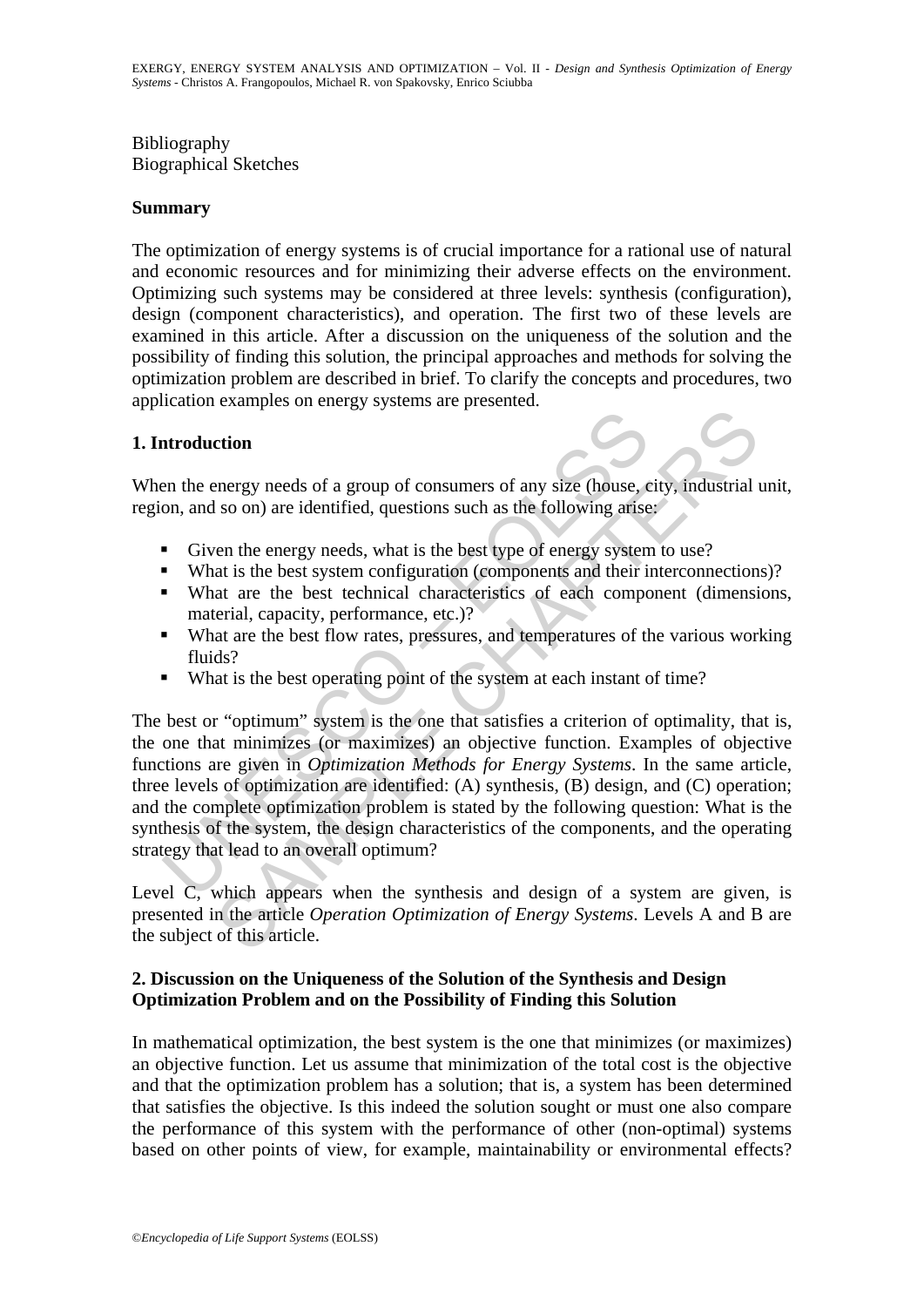There may be cases when such a comparison shows that the "optimal" with respect to the cost of the system is not at all good when these other points of view are considered (attempts to translate other aspects into cost are made but there may still be aspects that cannot be handled in this way). Multi-objective optimization is an attempt to correct such deficiencies. However, the solution then depends on subjective weighting factors or additional criteria. The point of all this is that the optimal solution may not be unique and is "optimal" only in the strict mathematical sense. Thus, even if the design procedure can be automated, expert human intervention is needed to evaluate the results and reach a final decision.

ible and satisfies a given set of needs), and then evaluates t<br>inical and economic performance and for ways of improving<br>hesis (type and configuration) is given, the decisions to be tak<br>intitative nature. If, however, the and satisfies a given set of needs), and then evaluates this system for<br>and satisfies a given set of needs), and then evaluates this system for<br>and economic performance and for ways of improving it. If the system<br>type and Another issue is the following. In the usual design process of an energy system, the designer uses his or her knowledge and experience to select the type, configuration, and technical characteristics of a workable system (that is, a system that is technically feasible and satisfies a given set of needs), and then evaluates this system for its technical and economic performance and for ways of improving it. If the system synthesis (type and configuration) is given, the decisions to be taken are of a rather quantitative nature. If, however, the synthesis is not given, then in addition to quantitative decisions there is a need for many qualitative decisions, which may be nondeterministic. In such a case, innovation and creativity play a vital role. Given the multitude of energy system types and the variations in each type, one may question whether it is ever possible to replace the experienced designer's mental process with an algorithm consisting of a set of formulae and rules. On the other hand, in today's complex world, this same multitude of types and variations makes it virtually impossible for even an experienced designer to evaluate all possible alternatives. Consequently, an automated procedure, if properly used, can be of invaluable help to the designer.

Several methods have been developed for the synthesis optimization of processes and systems. Some of these are applicable only to particular classes of systems (for instance, heat exchanger networks). Other methods are applied to more complex energy systems. However, up until now there has been no single method that can tackle the synthesis optimization problem in all its generality and completeness. The field is, thus, still open to research. In the following sections, a brief introduction to the subject is attempted.

# **3. Approaches to the Optimal Synthesis of Energy Systems**

The various methods that have appeared in the literature on the optimal synthesis of energy systems can be classified into three groups:

- **Methods based on heuristics and evolutionary search.**
- Methods attempting to reach pre-determined targets, which have been identified by application of physical rules.
- Methods starting with a superstructure, which is reduced to the optimal configuration.

In class (a), rules based on engineering experience and on physical concepts (for example, exergy) are applied to generate feasible configurations, which are subsequently improved by applying a set of evolutionary rules in a systematic way.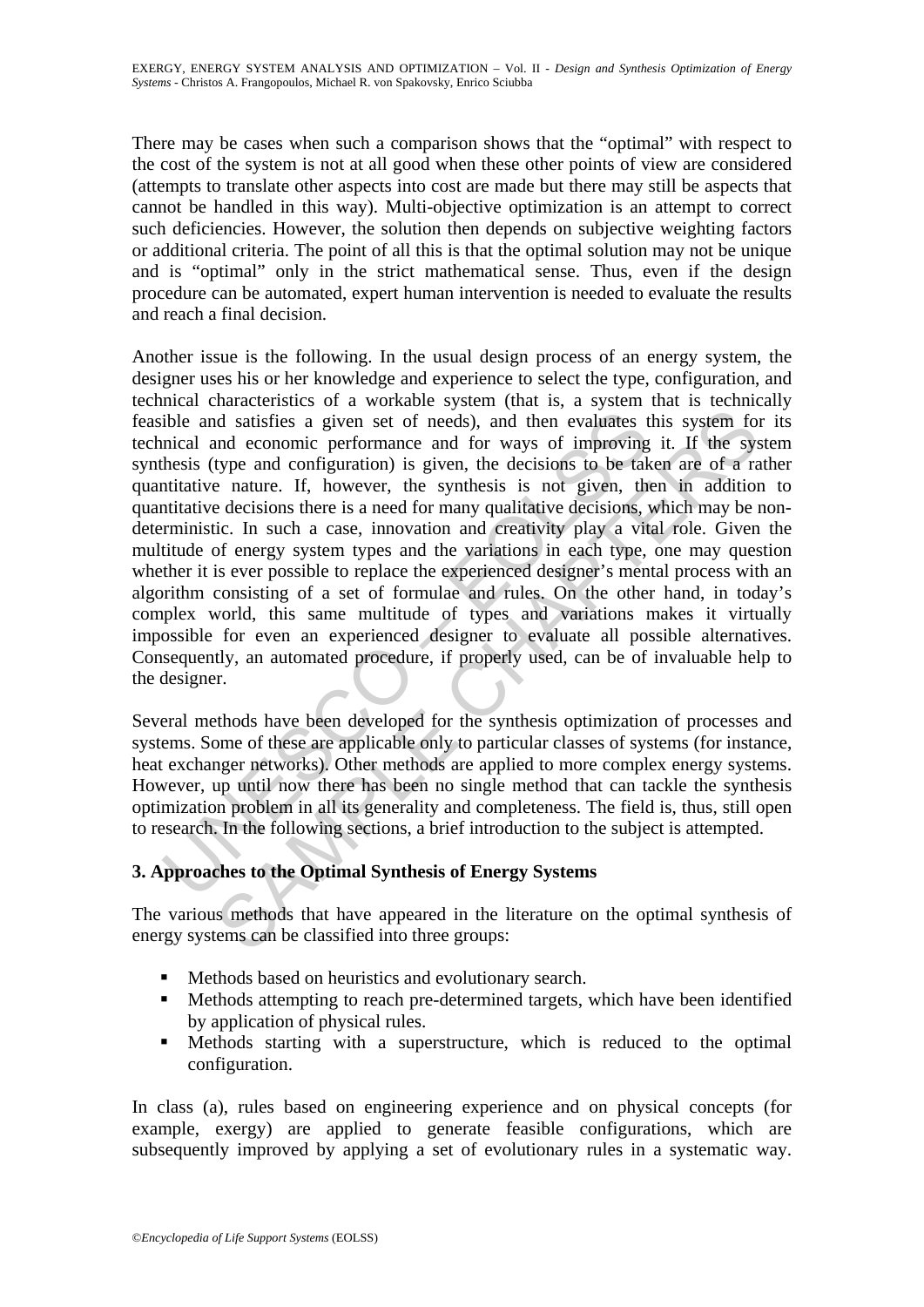These rules may come from special techniques, such as exergy analysis. Artificial intelligence and expert systems have proven effective in generating appropriate configurations. For each acceptable configuration, a figure of merit or performance indicator is evaluated (for instance, efficiency, cost, and so on) and the system with the best performance is selected. The best of a certain set of configurations, however, does not guarantee that the optimal configuration has been revealed, although in most cases at least a near-optimal configuration has been obtained.

In class (b), principles from thermodynamics and other physical sciences are applied to obtain targets for the optimal system configuration. These targets can correspond to upper or lower bounds on the best possible configuration and provide vital information for improvement of existing configurations. In addition, many configurations are excluded from further investigation, thus reducing the search space for the best system. If the physical target is the optimization objective (for example, minimization of energy utilization), then these methods provide the solution to the optimization problem. However, if the optimization objective is economic (for instance, minimization of the total cost), then these methods are not very appropriate. Attempts have been made to introduce economics at a second level, but the whole approach is mathematically nonrigorous and, consequently, the configuration obtained may be non-optimal.

ie physical target is the optimization objective (for example, minization), then these methods provide the solution to the optive ver, if the optimization objective is economic (for instance, n l cost), then these methods ical target is the optimization objective (for example, minimization of encircle at target is the optimization objective (for example, minimization of enchebration objective is economic (for instance, minimization or the o In class (c), a superstructure is considered with all the possible (or necessary) components and interconnections. An objective function is specified and the optimization problem is formulated. The solution of the optimization problem gives the optimal system configuration, which, inevitably, depends on (and is restricted by) the initial superstructure. The main advantages of such an approach are that it can work with any objective function and that it automatically reveals the optimal system configuration. The difficulty with these methods is that the size of the optimization problem may be such that the available mathematical optimization algorithms may not be capable of a rigorous solution. Thus, the need arises for advances in optimization theory and algorithms. It goes without saying that the methods of class (c) can find the optimal configuration only out of those represented in the superstructure.

It should be noted that the distinction among the three classes might not be so clear-cut. For example, the targets of class (b) can serve as heuristics or rules in class (a) and they can be embedded in the optimization procedures of class (c) to the benefit of the whole process.

# **4. Mathematical Statement of the Complete Optimization Problem**

The objective function of the complete optimization problem (that is, synthesis, design, and operation) is written in the general form:

| min imize $F(x, w, z)$<br>X, W, Z |  |
|-----------------------------------|--|
| subject to the constraints        |  |
| $h_i(x, w, z) = 0$ i = 1, 2, , I  |  |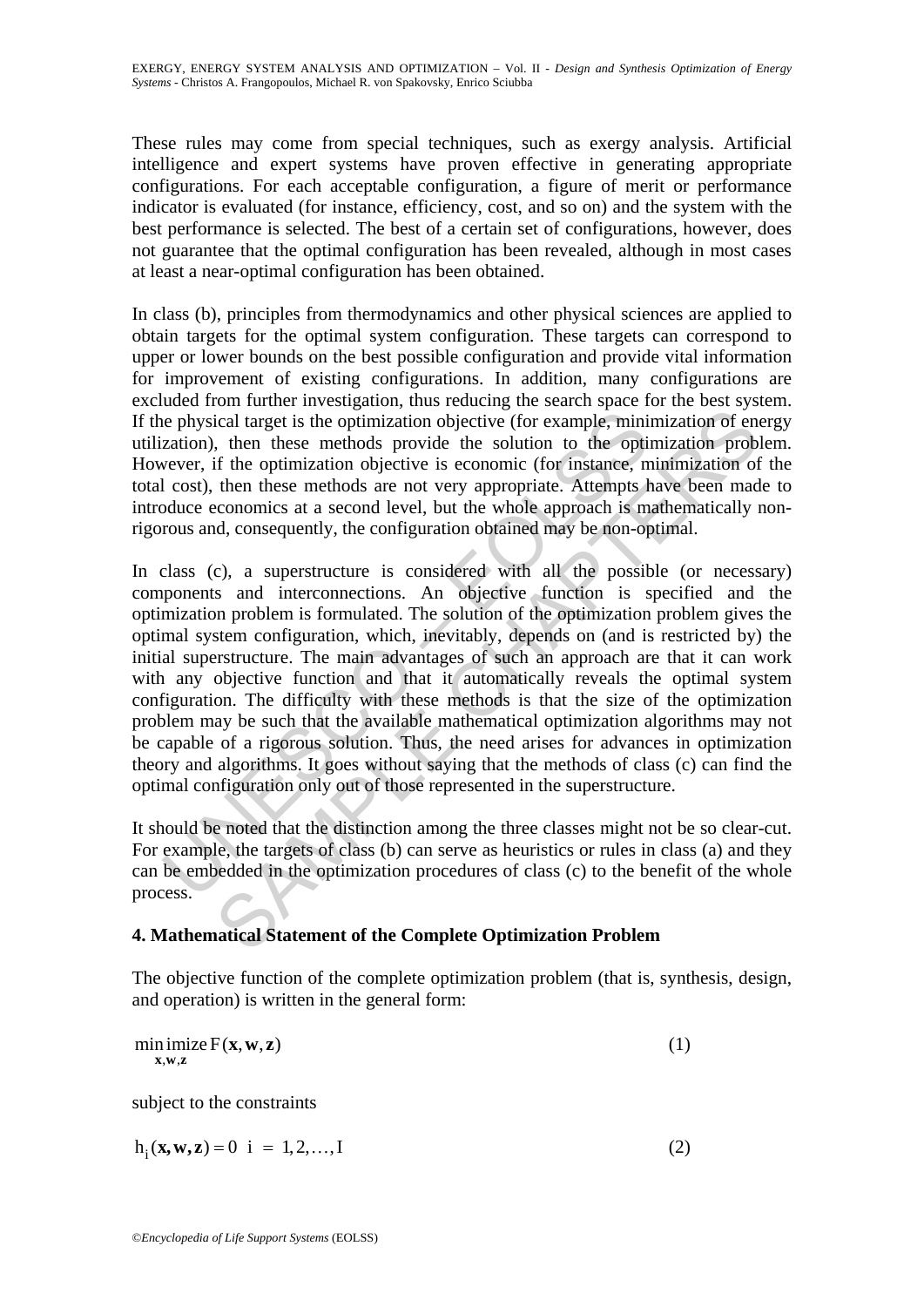EXERGY, ENERGY SYSTEM ANALYSIS AND OPTIMIZATION – Vol. II - *Design and Synthesis Optimization of Energy Systems* - Christos A. Frangopoulos, Michael R. von Spakovsky, Enrico Sciubba

$$
g_j(\mathbf{x}, \mathbf{w}, \mathbf{z}) \le 0 \quad j = 1, 2, ..., J
$$
 (3)

Where

**x** set of independent variables for operation optimization (load factors of components, mass flow rates, pressures and temperatures of streams, and so on);

**w** set of independent variables for design optimization (nominal capacities of components, mass flow rates, pressures and temperatures of streams, and so on);

**z** set of independent variables for synthesis optimization; there is only one variable of this type for each component, indicating whether the component exists in the optimal configuration or not; it may be a binary (0 or 1), an integer, or a continuous variable such as the rated power of a component, with a zero value indicating the nonexistence of a component in the final configuration;

h  $(x, w, z)$  equality constraint functions ("strong" constraints), which constitute the simulation model of the system and are derived by an analysis of the system (energetic, exergetic, economic, and so on); and

 $g_i(x, w, z)$  inequality constraint functions ("weak" constraints) corresponding to design and operation limits, state regulations, safety requirements, and so on.

tence of a component in the final configuration;<br> **x, w,z**) equality constraint functions ("strong" constraints), wh<br>
ulation model of the system and are derived by an analysis of the<br>
gettic, economic, and so on); and<br> of a component in the final configuration;<br>
equality constraint functions ("strong" constraints), which constitute<br>
model of the system and are derived by an analysis of the system (energ<br>
model of the system and are deri Several objectives pertinent to thermal systems can be written in the form of Eq. (1). For example, F can be the fuel consumption, exergy destruction, annualized cost of owning and operating the system, lifecycle cost (including environmental considerations, if needed), and so on. Multi-objective optimization can also be written in the form of Eq. (1), but only if the various objectives are combined into one objective function by means of weighting factors.

For a given synthesis (structure) of the system, that is, for given **z**, the optimization problem becomes one of design and operation:

 $\min_{\mathbf{x}, \mathbf{w}} \text{imize } F_d(\mathbf{x}, \mathbf{w})$ **x**, **w**) (1) d

Furthermore, if the system is completely specified (both **z** and **w** are given), then an operation optimization problem is indicated:

min imize  $F_{op}(\mathbf{x})$ 

**x** (1)  $_{\text{op}}$ 

#### **5. Representative Methods for the Solution of the Synthesis Optimization Problem**

As mentioned in the introduction, the design optimization problem can be solved by any one of the methods described in *Optimization Methods for Energy Systems*. In this section, representative methods for the solution of the synthesis optimization problem are described in brief, no matter whether they locate the near-optimum solution (classes (a) and (b)) or the optimum one (class (c)) within the constraints and limitations mentioned in Section 3.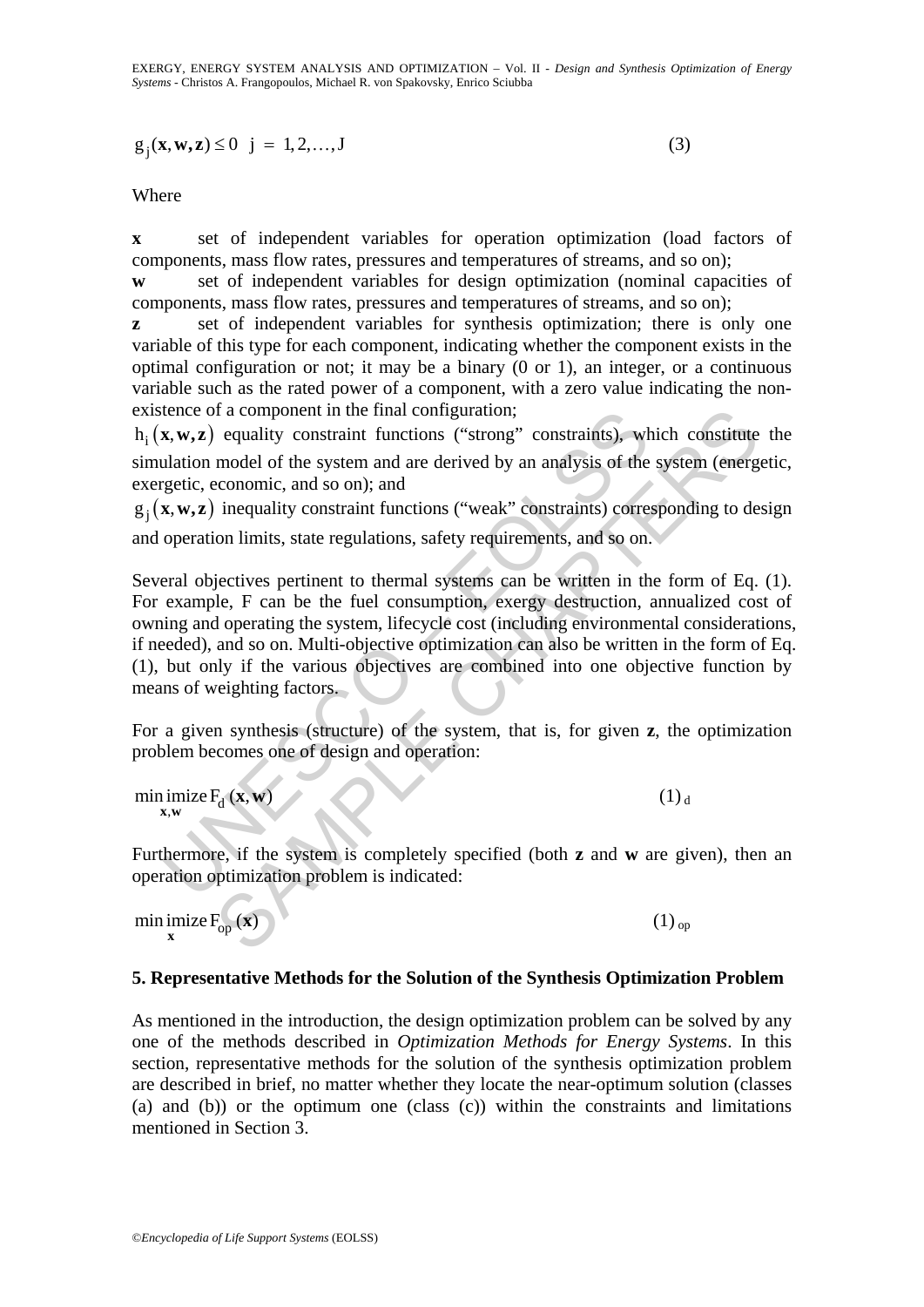# **5.1. The Connectivity Matrix Method**

This method is a direct application of graph theory to process design. It consists of the following steps:

- Create a logical process scheme. This is a very general task and does not imply the selection or placement of any component. It entails, though, the selection of the chemical/physical subprocesses that constitute the main process.
- Construct the connectivity matrix (CM) for the logical process scheme. The rows of CM represent fluxes of matter or of energy, while the columns represent "operations" to be performed on these fluxes. A "1" in position *ij* signifies that flux *i* undergoes transformation *j*; a "0" signals no interaction of flux *i* with subprocess *j*. A logical process scheme and its connectivity matrix are shown in Figure 1.
- "Translate" each operation listed in CM into a series of physical transformations and devise one elementary subprocess scheme for each transformation. For example, the operation "boiling" is translated into "pressurized, then fed into a boiler, then superheated, then throttled, then exhausted." Introduce these subprocess schemes into each one of the applicable columns of CM: this corresponds to expanding the matrix by adding several additional columns.
- Substitute into each transformation in every subprocess the component that performs it. Notice that at this point technical and operational constraints may come into play and limit or deny altogether the feasibility of a certain solution.
- The resulting matrix is the connectivity matrix of the real process P. A proper quantitative simulation of P must now be performed to obtain the optimal set of operational parameters.



Figure 1. A logical process scheme and its connectivity matrix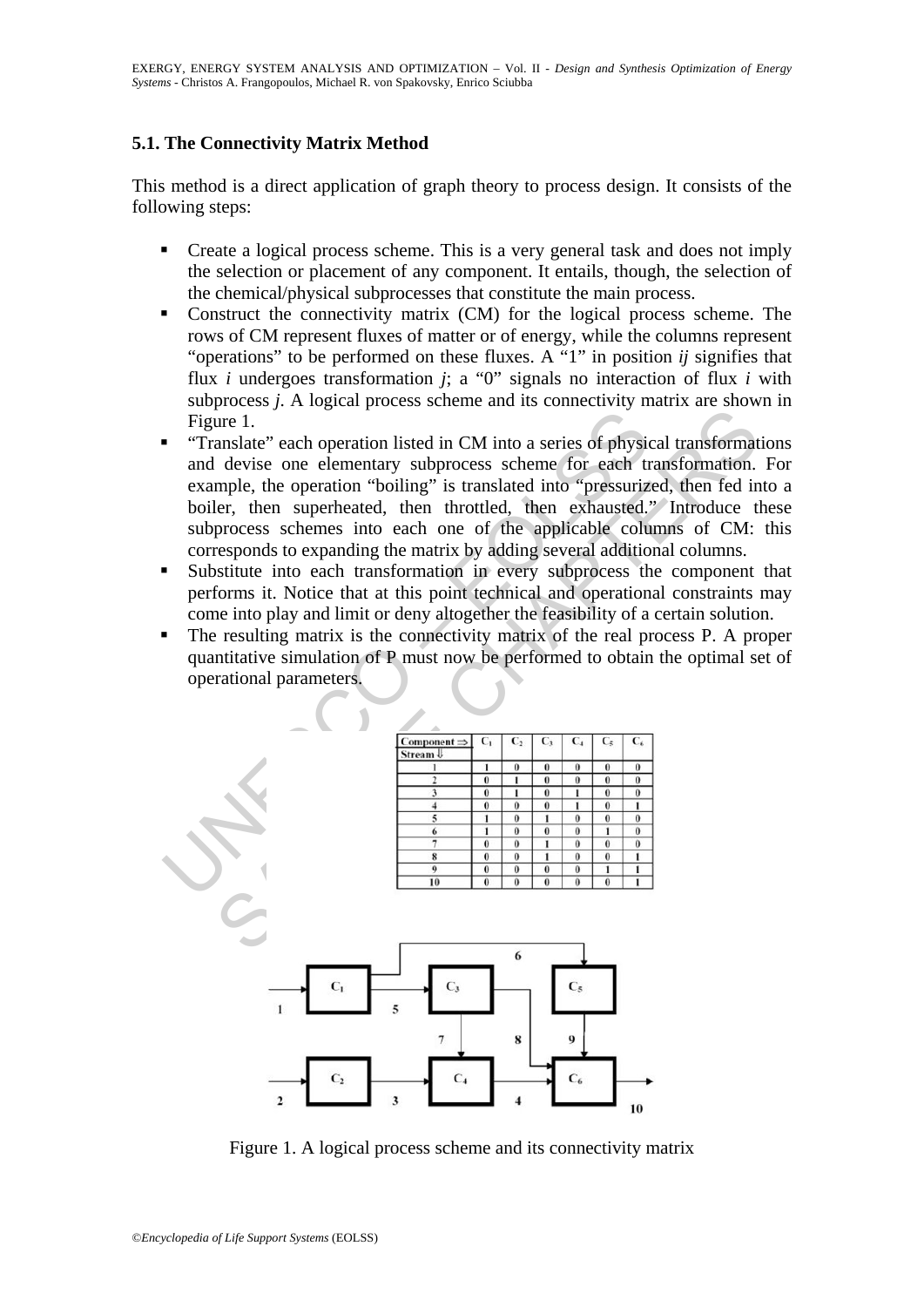It is apparent that this method is a direct translation of the "mental scheme" a process engineer applies to a design task, and it is entirely deterministic. Unfortunately, it is also clear that the method is strongly biased by the choices made in points 1 and 3. Choosing a process scheme in fact sets a major structural constraint on the resulting process configuration, and this step is entirely left to the "experience" of the designer. Similarly, splitting a process into subprocesses can be done in more than one way, and selecting one or another corresponds to biasing the entire procedure. In spite of its limitations, this method has been reported here because it has many similarities with the AI methods that will be discussed later.

- -
- -
- -
- TO ACCESS ALL THE **29 PAGES** OF THIS CHAPTER, Visit: http://www.eolss.net/Eolss-sampleAllChapter.aspx

#### **Bibliography**

Bausa J. and Tsatsaronis G. (2001). Dynamic optimization of startup and load-increasing processes in power plants – Part I: Method, Part II: Application. *ASME Journal of Engineering for Gas Turbines and Power* **123**, 246–254. [An interesting application of dynamic optimization of an energy system under transient conditions.]

Bejan A., Tsatsaronis G., and Moran M. (1996). *Thermal Design and Optimization.* 542 pp. New York: John Wiley. [A comprehensive introduction to thermal system design by means of exergy and thermoeconomic analysis and optimization.]

El-Sayed Y.M., and Evans R.B. (1970). Thermoeconomics and the design of heat systems. *Journal of Engineering for Power* **92**(1), 27–35. [One of the first works in optimization of thermal systems by thermodynamic and economic considerations combined.]

TO ACCESS ALL THE 29 PAGES OF THIS CHA<br>Visit: http://www.eolss.net/Eolss-sampleAllChapte<br>iography<br>as a J. and Tsatsaronis G. (2001). Dynamic optimization of startup and load-in<br>r plants – Part I: Method, Part II: Applicati TO ACCESS ALL THE 29 PAGES OF THIS CHAP[TER](https://www.eolss.net/ebooklib/sc_cart.aspx?File=E3-19-03-05),<br>Visit:  $\frac{1}{111}$ ,  $\frac{1}{111}$ ,  $\frac{1}{111}$ ,  $\frac{1}{111}$ ,  $\frac{1}{111}$ ,  $\frac{1}{111}$ ,  $\frac{1}{111}$ ,  $\frac{1}{111}$ ,  $\frac{1}{111}$ ,  $\frac{1}{111}$ ,  $\frac{1}{111}$ ,  $\frac{1}{111}$ ,  $\frac{1}{111}$ , Floudas C. A. (1995). *Nonlinear and Mixed-Integer Optimization: Fundamentals and Applications.* 462 pp. New York: Oxford University Press. [The general theory of nonlinear and mixed-integer optimization is presented rigorously in the first six chapters of the book. The remaining four chapters present applications on synthesis of processes, heat exchanger networks, separation systems, chemical reactor networks, and reactor-separator-recycle systems.]

Frangopoulos C.A. (1983). *Thermo-economic Functional Analysis: A Method for Optimal Design or Improvement of Complex Thermal Systems.* Ph.D. Thesis, Georgia Institute of Technology, Atlanta. [Function here is the properly defined purpose (or product) of a unit or of the energy system. Based on this concept, a method is formulated in a rigorous mathematical way for the analysis and optimization of energy systems. Decomposition and thermoeconomic isolation are two special cases of the optimization problem.]

Frangopoulos C.A. (1987). Thermoeconomic functional analysis and optimization. *Energy* **12**(7), 563– 571. [A brief presentation of TFA.]

Frangopoulos C.A. (1990). Intelligent functional approach: a method for analysis and optimal synthesisdesign-operation of complex systems. *A Future for Energy* (eds. S.S. Stecco and M.J. Moran), Florence World Energy Research Symposium, Florence, Italy, May 28–June 1, 1990, pp. 805–815. Oxford: Pergamon. [A method is proposed for solution of the optimization problem at three levels simultaneously: synthesis, design, and operation. Decisions based on the Lagrange multipliers facilitate the solution significantly.]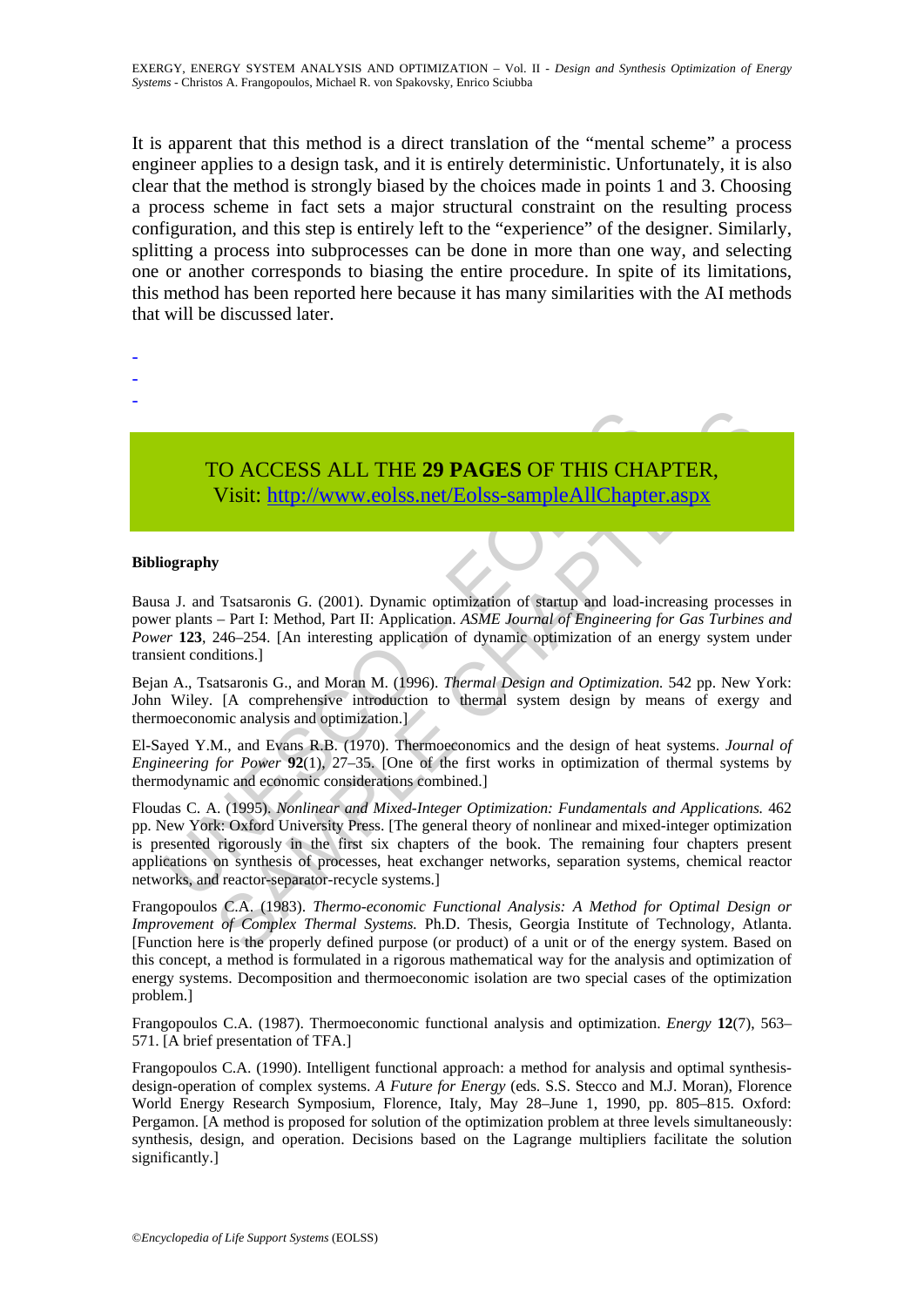Frangopoulos C.A., Lygeros A.I., Markou C.T., and Kaloritis P. (1996). Thermoeconomic operation optimization of the Hellenic Aspropyrgos refinery combined-cycle cogeneration system. *Applied Thermal Engineering* **16**(12), 949–958. [Application of operation optimization in a real industrial energy system resulted in significant reduction of operating expenses.]

Kott A.S., May J.H., and Hwang C.C. (1989). An autonomous artificial designer of thermal energy systems: Part 1 – Theoretical considerations, Part 2 – Solution algorithm. *ASME Journal of Engineering for Gas Turbines and Power* **111**, 728–739. [A knowledge-based approach to automated synthesis of thermal energy systems is presented. It is based on a computer-oriented state-space search guided by specially developed heuristics, and makes use of Second Law analysis.]

Lasdon L.S. and Waren A.D. (1986). *GRG2 User's Guide.* Austin, TX: Department of General Business, School of Business Administration, University of Texas at Austin. [Optimization algorithm based on the generalized reduced gradient method.]

Moré J.J. and Wright S.J. (1993). *Optimization Software Guide.* Philadelphia, PA: Society of Industrial and Applied Mathematics 153 pp . [It contains information on the state of numerical optimization software.]

vare.]<br>
oz J.R. and von Spakovsky M.R. (2000). The use of decomposition<br>
onceconomic synthesis/design optimization of highly coupled, highly dynamine<br>
application. *International Mechanical Engineering Congress and Exposi* and von Spakovsky M.R. (2000). The use of decomposition for the large-<br>nine synthesis/design optimization of highly coupled, highly dynamic energy systems-<br>non. International Mechanical Engineering Congress and Exposition Munoz J.R. and von Spakovsky M.R. (2000). The use of decomposition for the large-scale thermoeconomic synthesis/design optimization of highly coupled, highly dynamic energy systems-theory and application. *International Mechanical Engineering Congress and Exposition, IMECE 2000,* ASME, AES-Vol. 40, 213–249. [It shows the physical and mathematical characteristics of the two special cases of the optimization problem (decomposition and thermoeconomic isolation), outlining the conditions under which decomposition leads to a global solution. It is demonstrated that a close approach to the ideal condition of thermoeconomic isolation is achieved.]

Munoz J.R. and von Spakovsky M.R. (2001a). A decomposition approach for the large-scale synthesis/design optimization of highly coupled, highly dynamic energy systems. *International Journal of Applied Thermodynamics* **4**(1), 19–33. [Two approaches of a method for decomposed optimization of highly coupled, highly dynamic systems is presented: the Local-Global Optimization (LGO) and the Iterative Local-Global Optimization (ILGO) approach.]

Munoz J.R. and von Spakovsky M.R. (2001b). The application of decomposition to the large-scale synthesis/design optimization of aircraft energy systems. *International Journal of Applied Thermodynamics*, **4** (2), 61–76. [The LGO and the ILGO approaches described in the aforementioned article by the same authors are used for the optimization of an aircraft energy system. It is shown that the approaches are capable of solving a complex problem in a significantly reduced amount of computing time.]

Olsommer B., von Spakovsky M.R., and Favrat D. (1999). An approach for time-dependent thermoeconomic modeling and optimization of energy system synthesis, design and operation: Part I – Methodology and results, Part II – Reliability and availability. *International Journal of Applied Thermodynamics*, **2**(3), 97–114, and **2**(4), 177–186. [A method for optimization of the synthesis, design and operation of energy systems is described in its general formulation and then applied to a waste incineration plant with a gas turbine topping cycle.]

Rao S.S. (1996). *Engineering Optimization: Theory and Practice.* (3rd edition). 903 pp. New York: John Wiley. [One of the classic texts on engineering optimization. A good coverage of both theory and applications.]

Sciubba E. (1998). Toward Automatic Process Simulators: Part I – Modular Numerical Procedures, Part II – An Expert System for process synthesis. *ASME Journal of Engineering for Gas Turbines and Power* **120**, 1–16. [A modular code for process simulation is described first. Then, Artificial intelligence with the expert systems approach is used to develop a process synthesizer operating on a specified set of components. The synthesizer uses the simulation code for the numerical calculations.]

Sciubba E. and Melli R. (1998). *Artificial Intelligence in Thermal Systems Design: Concepts and Applications.* 274 pp. Commack, New York: Nova Science Publishers. [A well-written introduction to the application of artificial intelligence techniques for design, monitoring and control of energy systems.]

Stoecker W.F. (1989). *Design of Thermal Systems.* 565 pp. New York: McGraw-Hill. [A highly instructive textbook on modeling, simulation and optimization of thermal systems. It includes many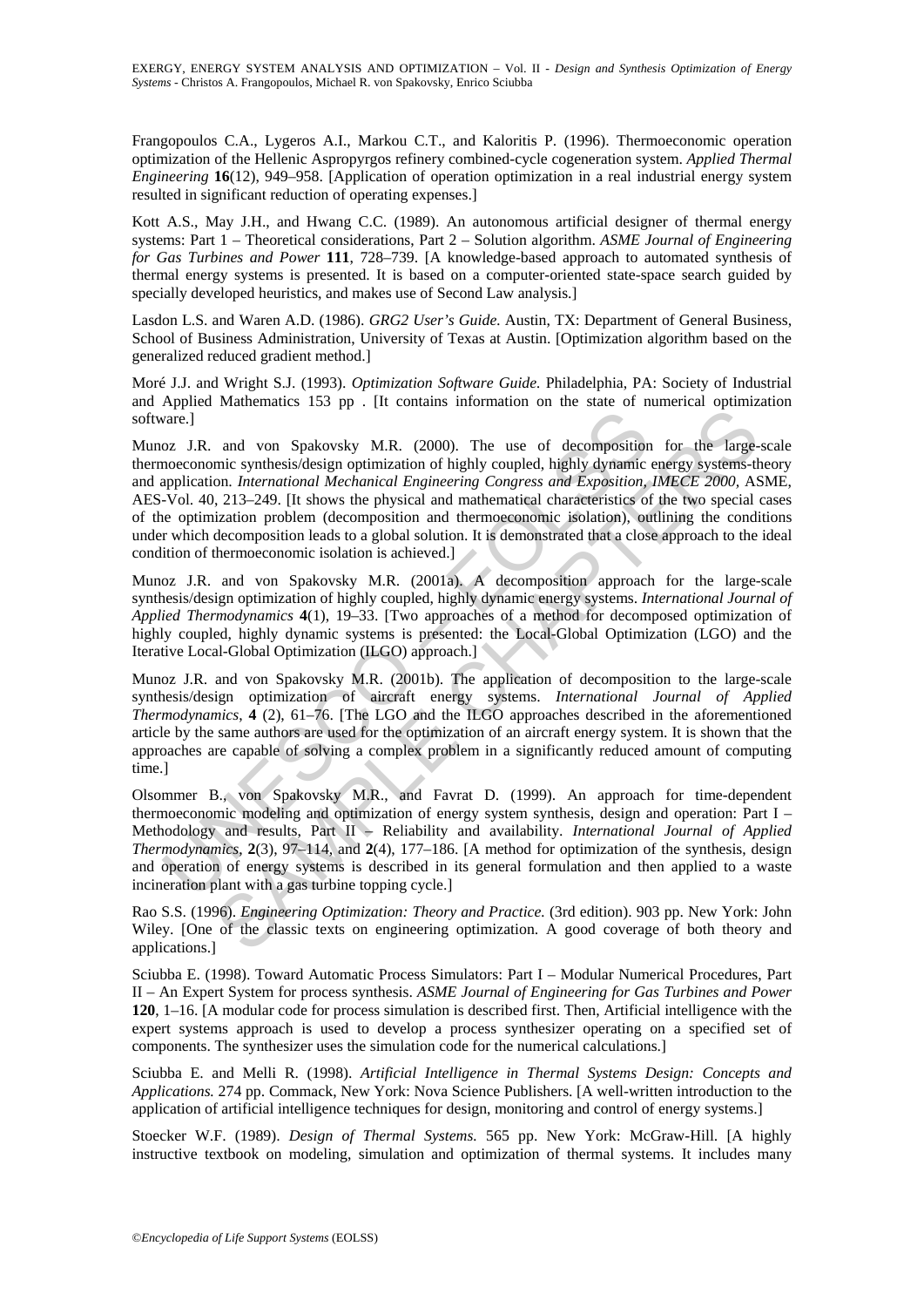examples and problems.]

von Spakovsky M.R. and Evans R.B. (1993). Engineering functional analysis – Parts I, II. *ASME Journal of Energy Sources Technology*, **115**, 86–99. [A further development of thermoeconomic functional analysis. Decentralization of the optimization problem is sought, which permits more rapid solution and greater system improvement.]

#### **Biographical Sketches**

**Christos A. Frangopoulos** is Professor at the Department of Naval Architecture and Marine Engineering, National Technical University of Athens (NTUA), Greece. He received the Diploma in Mechanical and Electrical Engineering from the NTUA in 1971. After his military service (1971–1973), he worked as Superintendent Engineer of ship-owning companies, and as Head of the Diagnostic Center of a ship repairing company in Greece (1973–1979).

He undertook graduate studies in Mechanical Engineering with major in Thermal Sciences at the Georgia Institute of Technology, Atlanta, Ga., USA, leading to an M.Sc. degree (1980) and Ph.D. degree (1983). He joined the Department of Naval Architecture and Marine Engineering (NTUA) as a faculty member in 1985. He lectures on marine engineering, as well as marine and land-based energy systems in both undergraduate and inter-departmental graduate courses.

His research activity is related to the development and application of methods for analysis, evaluation and optimal synthesis, design and operation of energy systems (power plants, propulsion plants, heat recovery systems, cogeneration systems, etc.) by combining thermodynamic, economic, and environmental considerations. Second Law (exergetic) analysis and internalization of environmental externalities are two particular subjects of this work. He has often given invited lectures on the results of his research in several countries.

Among his publications are more than 40 papers in journals and international conferences and a book on cogeneration (in Greek).

**Michael R. von Spakovsky** is Professor at the Department of Mechanical Engineering and Director of the Energy Management Institute at the Virginia Polytechnic Institute and State University, Blacksburg, Virginia, USA. He has over 13 years of teaching and research experience in academia and over 17 years of industry experience in mechanical engineering, power utility systems, aerospace engineering, and software engineering. He was at NASA from 1970 to 1974, in the power utility industry from 1974 to 1989, and at the Swiss Federal Institute of Technology from 1989 to 1996.

tute of Technology, Atlanta, Ga., USA, leading to an M.Sc. degree (1980) anoined the Department of Naval Architecture and Marine Engineering (NTUA) is in the Lectures on marine engineering, as well as marine and land-based becomology, Atlanta, Ga., USA, leading to an M.Sc. degree (1980) and Ph.D. degree (1<br>
Department of Naval Architecture and Marine Engineering (NTUA) as a faculty members<br>
curtures on marine engineering, as well as marine a He teaches courses in thermodynamics, industrial energy systems, fuel cell systems, and energy system design. His research interests and activities include computational methods for modeling and optimizing complex energy systems, methodological approaches for the integrated synthesis, design, operation, and diagnosis of such systems (stationary power as well as high- performance aircraft systems), theoretical non-equilibrium and equilibrium thermodynamics, as well as the unified quantum theory of mechanics and thermodynamics, and fuel cell applications for both transportation and distributed power generation. He has published widely in scholarly journals, conference proceedings, and so on (approximately 100 publications) and has given talks, seminars, and short courses worldwide.

**Enrico Sciubba** is Professor at the Department of Mechanical and Aeronautical Engineering of the University of Roma 1 "La Sapienza" (UDR1), Roma, Italy. He received a Master's degree in Mechanical and Electrical Engineering from UDR1 in 1972. From 1972 to 73, he was a Research Assistant at the Chair of Turbomachinery in the same University. From 1973 to 75, he worked as Research Engineer in the Research and Development Division of BMW, Munich, Germany, where his tasks included the design, development, and testing of advanced i.c. engines.

After returning to UDR1 as a Senior Research Assistant from 1975 to 1978, he enrolled in the Graduate School of Mechanical Engineering with a major in Thermal Sciences at the Rutgers University, New Brunswick, NJ, USA, where he was granted his Ph.D. in 1981. From 1981 to 1985 he was Assistant Professor at the Catholic University in Washington DC, teaching Thermal Sciences. He returned to the Department of Mechanical and Aeronautical Engineering of UDR1 as a faculty member in 1986. He lectures on Turbomachinery and Energy Systems Design, in both Master's and Ph.D. level courses.